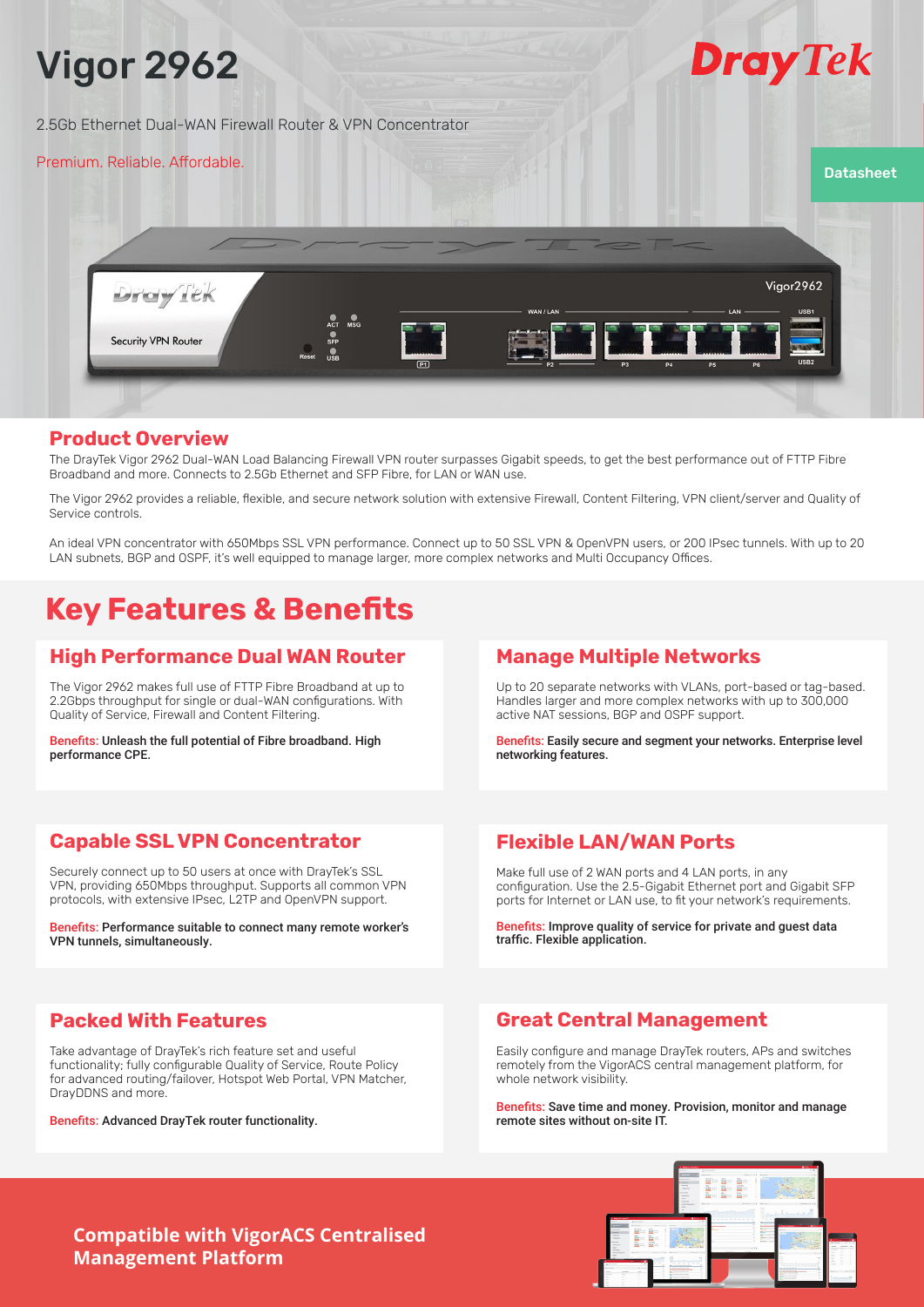

# **Key Specification**

- Dual-WAN, 2.5 Gigabit, Ethernet & SFP WAN Router
- Load Balancing & Failover with Route Policy for advanced routing management
- Up to 2.2Gbps Total Throughput for single or multi-WAN configurations
- Manage larger networks with 300k sessions, BGP & OSPF
- Up to 900Mbps IPsec VPN Throughput
- 200 LAN-to-LAN & Remote Teleworker VPN Tunnels
- 50 DrayTek SSL VPN or OpenVPN Tunnels
- Flexible port configuration, up to 5 LAN ports with 2.5GbE, SFP & RJ-45 Gigabit Ports
- 20 LAN Subnets with VLANs (Port-based / 802.1q)
- SPI Firewall and Content Filtering
- Optional VigorCare Available
- Compatible with VigorACS central management platform

| Vigor 2962 series Router Models |               |                    |                                      |
|---------------------------------|---------------|--------------------|--------------------------------------|
| <b>UK Product</b><br>Code       | <b>FAN</b>    | Product Name       | <b>Product</b><br><b>Description</b> |
| $V2962-K$                       | 4710484742001 | Vigor 2962 (UK/IE) | Vigor2962 Dual WAN 2.5G Router       |

# **Technical Specification (UK Hardware Spec.)**

#### Physical Interfaces

- WAN/LAN Switchable Ports:
	- 1x 2.5Gb Ethernet (2.5G/1G/100M/10M), RJ-45 - 1x SFP (1G/100M) module slot or Gigabit Ethernet
- (1G/100M/10M), RJ-45
	- 2x Gigabit Ethernet (1G/100M/10M), RJ-45
- LAN Ports: 2x Gigabit Ethernet (1G/100M/10M), RJ-45 • USB Ports for USB thermometer, USB storage or Printer:
- 1x USB 3.0 Port
	- 1x USB 2.0 Port
	- Recessed Factory Reset button

#### Performance

- NAT Performance:
	- 2.2Gb/s Total NAT Throughput for single or dual WAN - 300,000 NAT Sessions
	- VPN Performance:
		- 900 Mb/s IPsec (AES256) VPN Performance - 650 Mb/s SSL VPN Performance
		- Max. 200 Concurrent VPN Tunnels
		- Max. 50 Concurrent SSL VPN / OpenVPN Tunnels

#### WAN Interfaces

- WAN1: 2.5Gb or Gigabit Ethernet
- WAN2: SFP Fibre or Gigabit Ethernet

### Internet Connection

- 
- Load Balancing: IP-based, Session-based<br>Hardware Acceleration
- Hardware Acceleration 802.1p/q Multi-VLAN Tagging
- Multi-VLAN/PVC
- WAN Active on Demand: Link Failure, Traffic Threshold
- Connection Detection: PPP, ARP Detect, Ping Detect • WAN Data Budget
- Dynamic DNS
- DrayDDNS with automated LetsEncrypt Certificates
- Full Feature-set Hardware Acceleration:
	- Hardware Accelerated Quality of Service
		- Multi-WAN Data Budget
		- Traffic Graph & Data Flow Monitor
	- Bandwidth Limit • IPv4 Connection Types: PPPoE, DHCP, Static IP
- IPv6 Connection Types: PPP, DHCPv6, Static IPv6, TSPC, AICCU, 6rd, 6in4 Static Tunnel

### Firewall & Content Filtering

- IP-based or User-based Firewall Policy
- User-based Time Quota
- DoS Attack Defence Spoofing Defence
- Content Filtering:
	- Application Content Filter
	- URL Content Filter
	- DNS Keyword Filter

Email: **info@draytek.co.uk** Telephone: **+44 345 5570 007**

Full specifications are available at **https://www.draytek.co.uk**

- Web Category Filter (requires GlobalView subscription)

#### NAT Features

• NAT Port Redirection (100 entries) • Open Ports (100 entries)

- Web Features

- 
- Port Triggering • DMZ Host
- ALG (Application Layer Gateway): SIP, RTSP, FTP, H.323
- VPN Pass-Through: PPTP, L2TP, IPsec

#### LAN Management

- 802.1q Tag-based, Port-based VLAN
- Up to 20 LAN Subnets (NAT or Routing mode selectable per LAN interface)
- Up to 20 VLANs
- IP Routed Subnet
- Link Aggregation (LACP) for LAN ports 3 & 4\* New!
- Wired 802.1x Port Authentication\*
- DHCP Server:
- Multiple IP Subnet
	- Custom DHCP Options
	- Bind-IP-to-MAC
		- DHCP Pool Count up to 1021 addresses for all LAN subnets
- **LAN IP Alias**
- Port Mirroring (physical port or .pcap download)
- Local DNS Server
- **Conditional DNS Forwarding**<br>
Hotspot Web Portal
- Hotspot Web Portal Hotspot Authentication: Click-Through, Social Login, SMS PIN, Email PIN, Voucher PIN, RADIUS, External Portal Server

- Networking Features Policy-based Routing: Protocol, IP Address, Port, Domain/ Hostname, Country
- High Availability: Active-Standby, Hot-Standby
- DNS Security (DNSSEC)
- Local RADIUS server
- SMB File Sharing (Requires external storage)
- Multicast: IGMP Proxy, IGMP Snooping\* & Fast Leave, Bonjour
- Routing Features:
	- IPv4 & IPv6 Static Routing - Inter-VLAN Routing
	- RIP v1/v2/ng
	- BGP

### VPN

Specifications, content and product availability are subject to change and may differ from country to country. Actual Performance may vary depending on applications, usage, environment and other factors

- Up to 200 active VPN tunnels including up to 50 SSL VPN or OpenVPN Tunnels
- LAN-to-LAN Dial-In VPN Server & Dial-Out VPN Client
- Teleworker-to-LAN Dial-In VPN Server
- User Authentication: Local, RADIUS, LDAP, TACACS+, mOTP
- IKE Authentication: Pre-Shared Key and Digital Signature (X.509)
- Encryption: MPPE, DES, 3DES, AES (128/192/256)